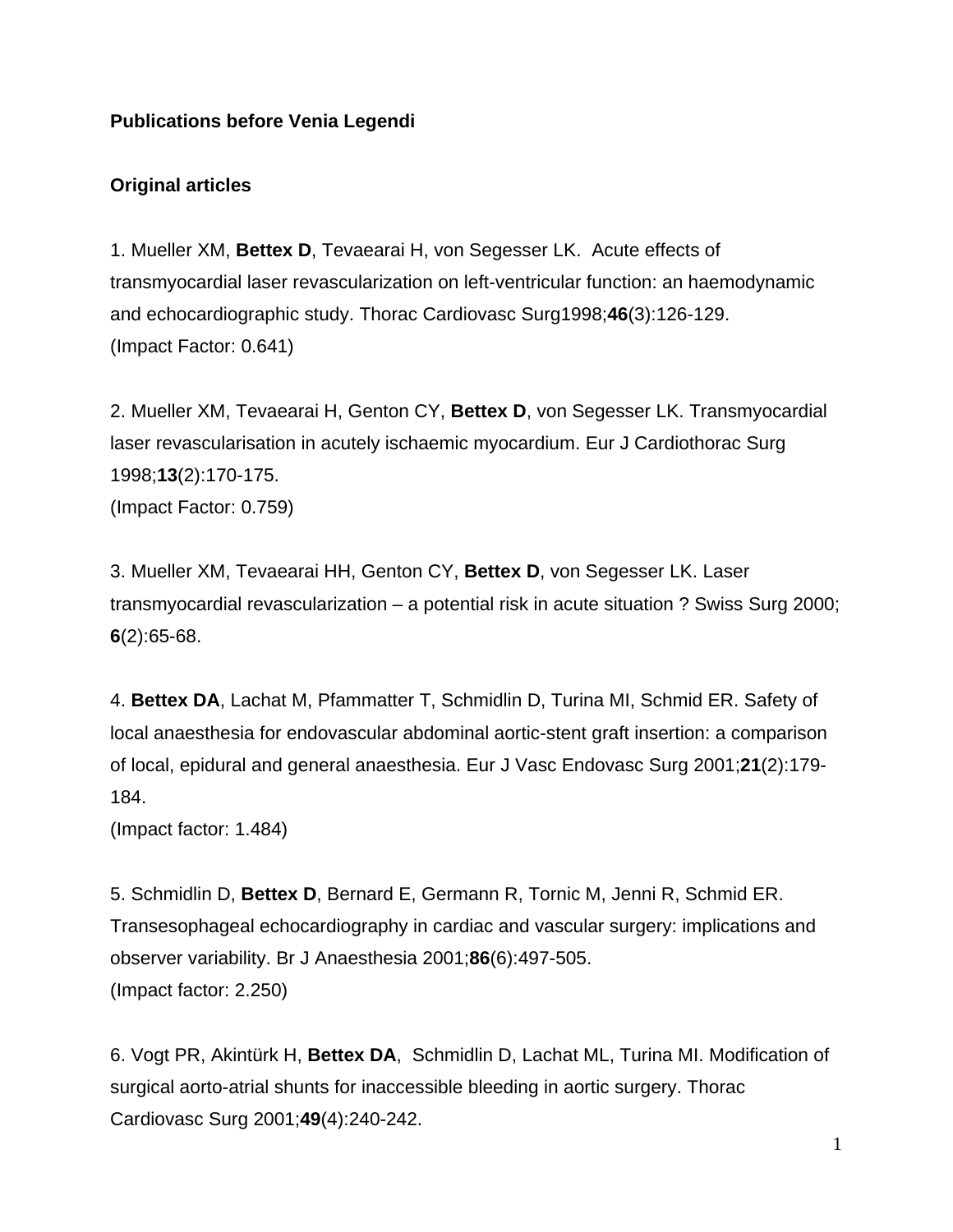(Impact factor: 0.995)

7. **Bettex DA**, Schmidlin D, Chassot PG, Schmid ER. Intrathecal sufentanil-morphine shortens the duration of intubation and improves analgesia in fast-track cardiac surgery. Can J Anesth 2002; **49**: 711-717. (Impact factor: 1.014)

8. Tavakoli R, Weber A, Brunner HP, **Bettex DA**, Vogt P, Pretre R, Jenni R, Turina M. Results of surgery for irreversible moderate to severe mitral valve regurgitation secondary to myocardial infarction. Eur J Cardiothorac Surg 2002;**21**(5):818-824. (Impact factor: 1.451)

9. Lachat ML, Pfammatter T, Witzke HJ, **Bettex D**, Kunzli A, Wolfensberger U, Turina MI. Endovascular repair with bifurcated stent-grafts under local anaesthesia to improve outcome of ruptured aortoiliac aneurysms. Eur J Vasc Endovasc Surg 2002 Jun;**23**(6):528-536.

(Impact factor: 1.545)

10. Tavakoli R, **Bettex DA**, Weber A, Brunner HP, Genoni M, Pretre R, Jenni R, Turina M. Repair of postinfarction dyskinetic LV aneurysm with either linear or patch technique. Eur J Cardiothorac Surg 2002;**22**(1):129-134. (Impact factor: 1.451)

11. Lachat M, Witzke H, Pfammatter T, **Bettex D**, Slankamenac K, Wolfensberger U, Turina M. Aortic stent-grafting: successful introduction into the combined procedure for coronary artery bypass grafting and aortic aneurysm repair. Eur J Cardiothorac Surg 2003;**23**(4):532-536. (Impact factor: 1.465)

12. **Bettex DA**, Schmidlin D, Bernath MA, Pretre R, Hurni M, Jenni R, Chassot PG, Schmid ER. Intraoperative transesophageal echocardiography in pediatric congenital cardiac surgery: a two-center observational study. Anesth Analg 2003; **97**(5):1275-1282.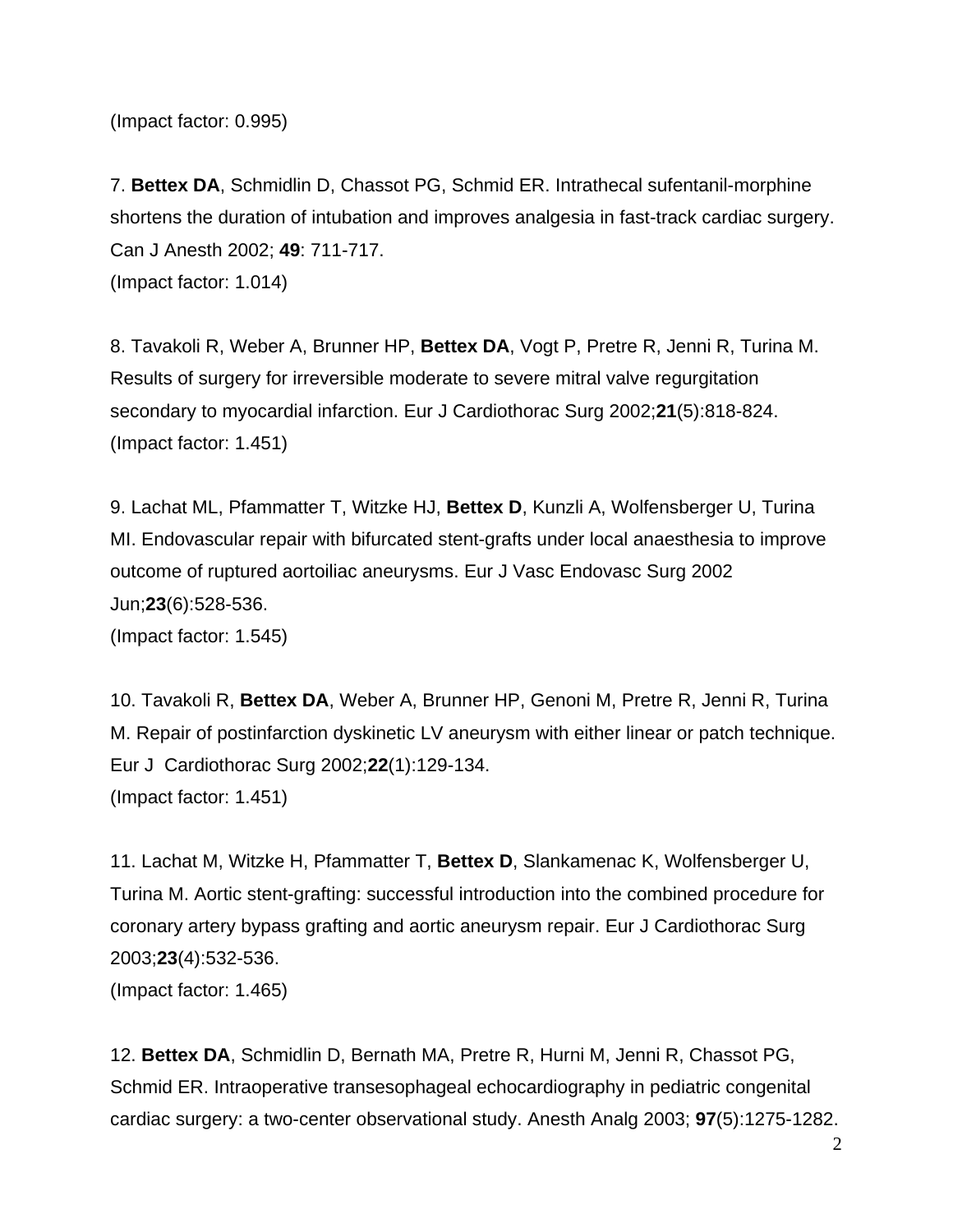(Impact factor: 2.21)

13. Pretre R, Kadner A, Dave H, **Bettex D**, Turina MI. Overlapping annuloplasty of the mitral valve in children. Ann Thorac Surg 2004;**77**(5):1857-1859. (Impact factor: 2.041)

14. Pretre R, Dave H, Kadner A, **Bettex D**, Turina MI. Direct closure of the septum primum in atrioventricular canal defects. J Thorac Cardiovasc Surg 2004;**127**(6):1678- 1681.

(Impact factor: 3.319)

15. Kadner A, Dave H, **Bettex D**, Valsangiacomo-Buechel E, Turina MI, Pretre R. Anatomic reconstruction of recurrent aortic arch obstruction in chidren. Eur J Cardiothorac Surg 2004;**26**(1):60-65. (Impact factor: 1.465)

16. Kadner A, Dave H, Dodge-Kathami A, **Bettex D**, Vasangiacomo-Buechel E, Turina MI, Pretre R. Inferior partial sternotomy for surgical closure of isolated ventricular septal defects in children. Heart Surg Forum 2004;**7**:E467-70. (Impact factor: 0.897)

17. **Bettex DA**, Hinselmann V, Hellermann JP, Jenni R, Schmid ER. Transoesophageal echocardiography is unreliable for cardiac output assessment after cardiac surgery compared with thermodilution. Anaesthesia 2004;**59**:1184-1192. (Impact factor: 2.041)

18. Dave HH, Kadner A, Berger F, Seifert B, Dodge-Khatami A, **Bettex D**, Pretre R. Early results of the bovine jugular vein graft used for reconstruction of the right ventricular outflow tract. Ann Thorac Surg 2005; **79**:618-24. (Impact factor: 2.041)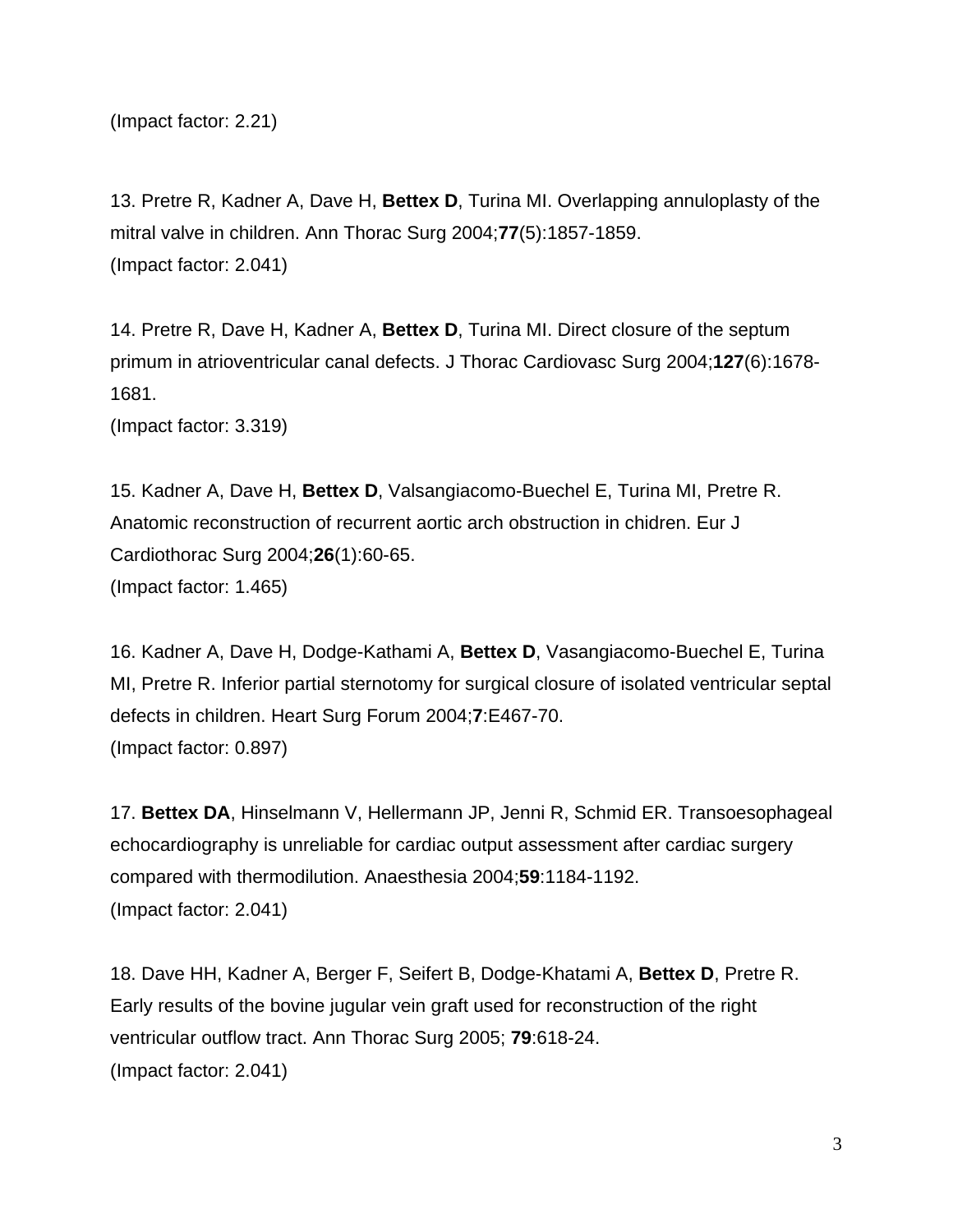19. **Bettex DA**, Pretre R, Jenni R, Schmid ER. Cost-effectiveness of routine transesophageal echocardiography in pediatric cardiac surgery: a ten-year experience. Anesth Analg 2005:**100**:1271-5. (Impact factor: 2.21)

20. Alkadhi H, **Bettex DA**, Wildermuth S, Baumert B, Plass A, Grunenfelder J, Desbiolles LM, Marincek B, Boehm Th. Dynamic cine-mode imaging of the mitral valve with 16-channel MDCT. A feasibility study. Am J Roentgenol 2005; **185**:636-46.. (Impact factor: 2.474)

### **Case reports**

1. Vogt PR, Schmidlin D, Bernard E, **Bettex D**, Germann R. Inhaled nitric oxide for pulmonary hemorrhage due to acute pulmonary vein trauma. Thorac Cardiovasc Surg 2001;49(1):49-50. (Impact factor: 0.995)

2. Wintermark M, Delabays A, **Bettex D**, Schnyder P. Blunt trauma of the heart: CT pattern of atrial appendage ruptures. About 2 cases. Eur Radiol 2001;**11**(11):113-116. (Impact factor: 1.321)

3. **Bettex DA**, Vogt PR, Jenni R, Schmid ER. Unusual intraoperative impact of transesophageal echocardiography for the correction of a persistent pseudoaneurysm prefused from the left ventricular outflow tract. J Cardiothorac Vasc Anesth 2001; **16**(1);80-82.

(Impact factor: 0.772)

#### **Books**

1. **Bettex D**, Chassot PG. Echocardiographie transoesophagienne périopératoire. Masson ed, Paris, 1997.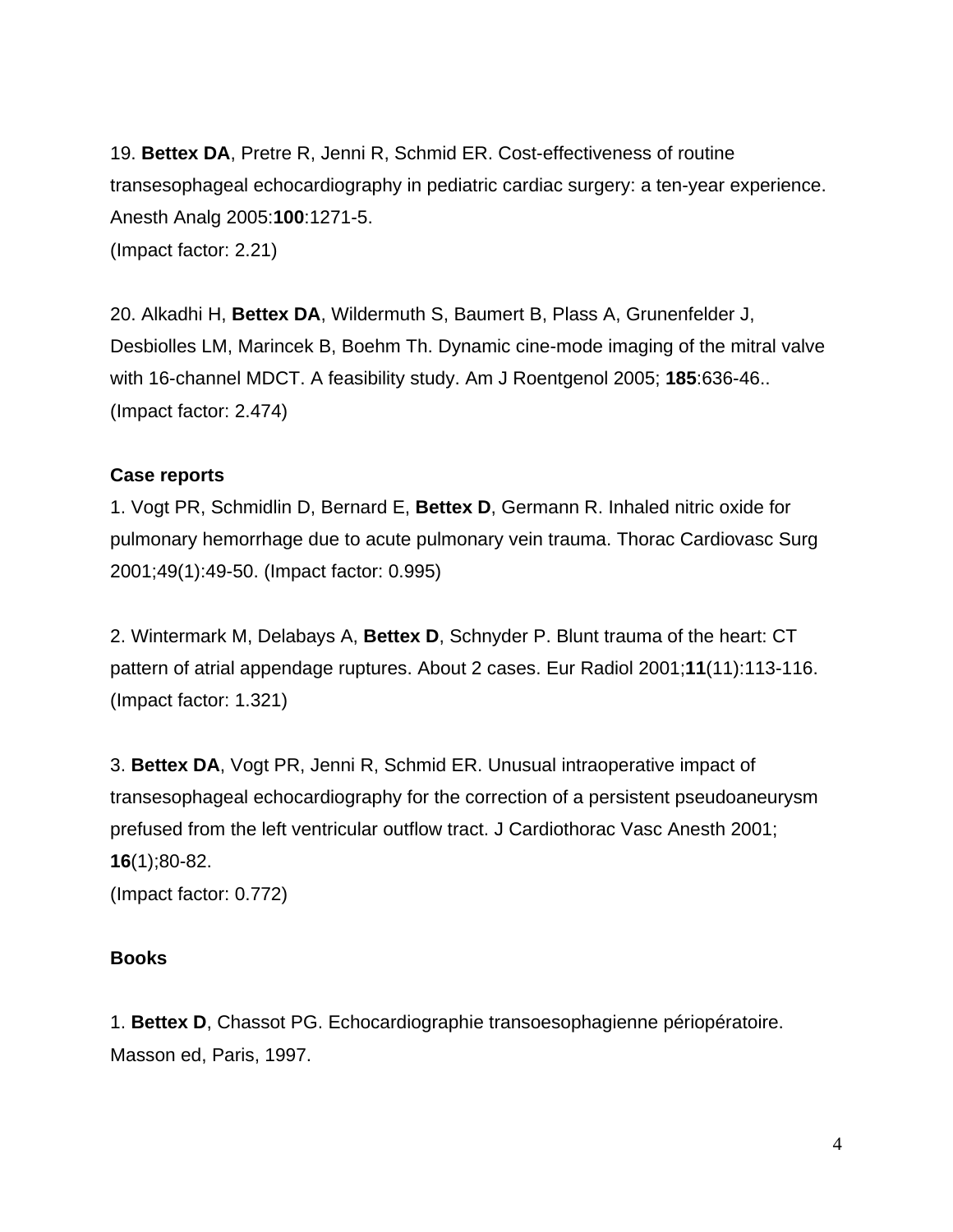2. **Bettex D**, Jenni R. Normal thoracic anatomical structures: a guide for intraoperative and intensive care transesophageal echocardiography. Abbott AG, Switzerland, 1999.

## **Book Chapters**

1. Wintermark M, Wicky S, **Bettex D**, Schnyder P, Theumann N. Trauma of the mediastinum. In: Schnyder P, Wintermark M, eds. Radiology of blunt trauma of the chest. Medical Radiology, Springer, New York, Berlin, Heidelberg 2000, pp 71-134

2. Chassot PG, **Bettex D**. Perioperative transoesophageal echocardiography in adult congenital heart disease. In: Polaert J, Skarvan K, eds. Transoesophageal echocardiography in anaesthesia. BMJ Books, London, 2nd ed, 2004, pp 221-247.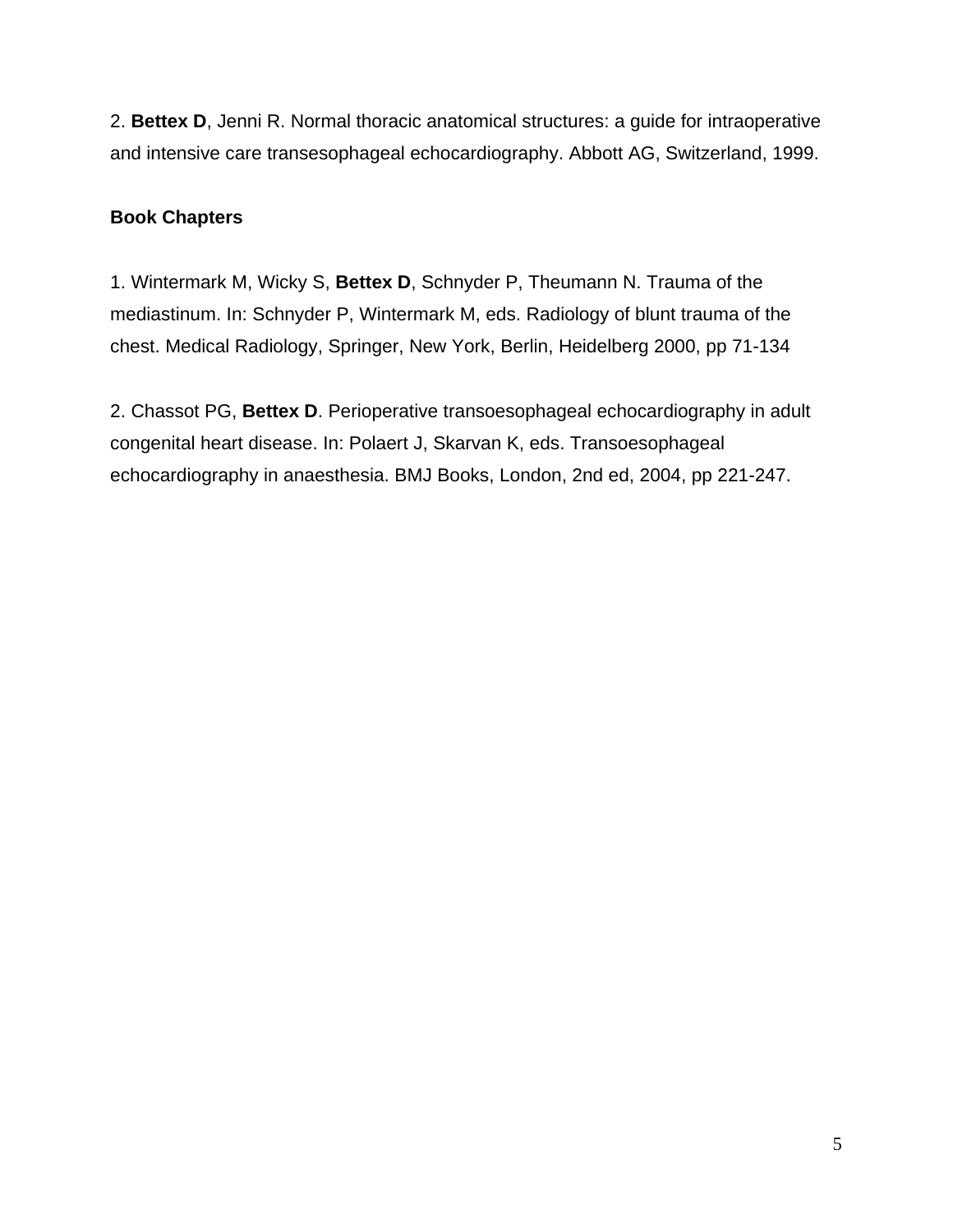### **Publications after Venia Legendi**

- 1. Hechelhammer L, Lachat M, Wildermuth S, **Bettex D**, Mayer D, Pfammatter T. Midterm outcome of endovascular repair of ruptured abdominal aortic aneurysms. J Vasc Surg 2005;**41**:752-7. (Impact factor: 3.507)
- 2. Pretre R, Kadner A, Dave H, Dodge-Kathami A, **Bettex D**, Berger F. Right axillary incision: a cosmetically superior approach to repair a wide range of congenital cardiac defects. J Thorac Cardiovasc Surg 2005, **130**;277-81. (Impact factor: 3.319)
- 3. Baulig W, Bernard EO, **Bettex D**, Schmidlin D, Schmid ER. Cardiac output measurement by pulse dye densitometry in cardiac surgery. Anaesthesia 2005;**60**:968-73. (Impact factor: 2.041)
- 4. Baumert B, Plass A, **Bettex D,** Alkadi H, Desbiolles L, Wildermuth S, Marincek B, Boehm T. Dynamic cine mode imaging of the normal aortic valve using 16 channel multidetector row computed tomography. Invest Radiol 2005;**40**:637-47. (Impact factor: 1.99)
- 5. Alkadhi H, Wildermuth S, **Bettex DA**, Plass A, Baumert B, Leschka S, Desbiolles LM, Marincek B, Boehm T. Mitral regurgitation: Quantification with 16-Detector row CT. Initial experience. Radiology 2006; **238**:454-63. (Impact factor: 4.815)
- 6. Pretre R, Kadner A, Dave H, **Bettex D**, Genoni M. Tricuspidialisation of the aortic valve with creation of a crown-like annulus is able to restore a normal valve function in bicuspid aortic valves. Eur J Cardiothorac Surg 2006;**29**:1001-6. (Impact factor: 0.897)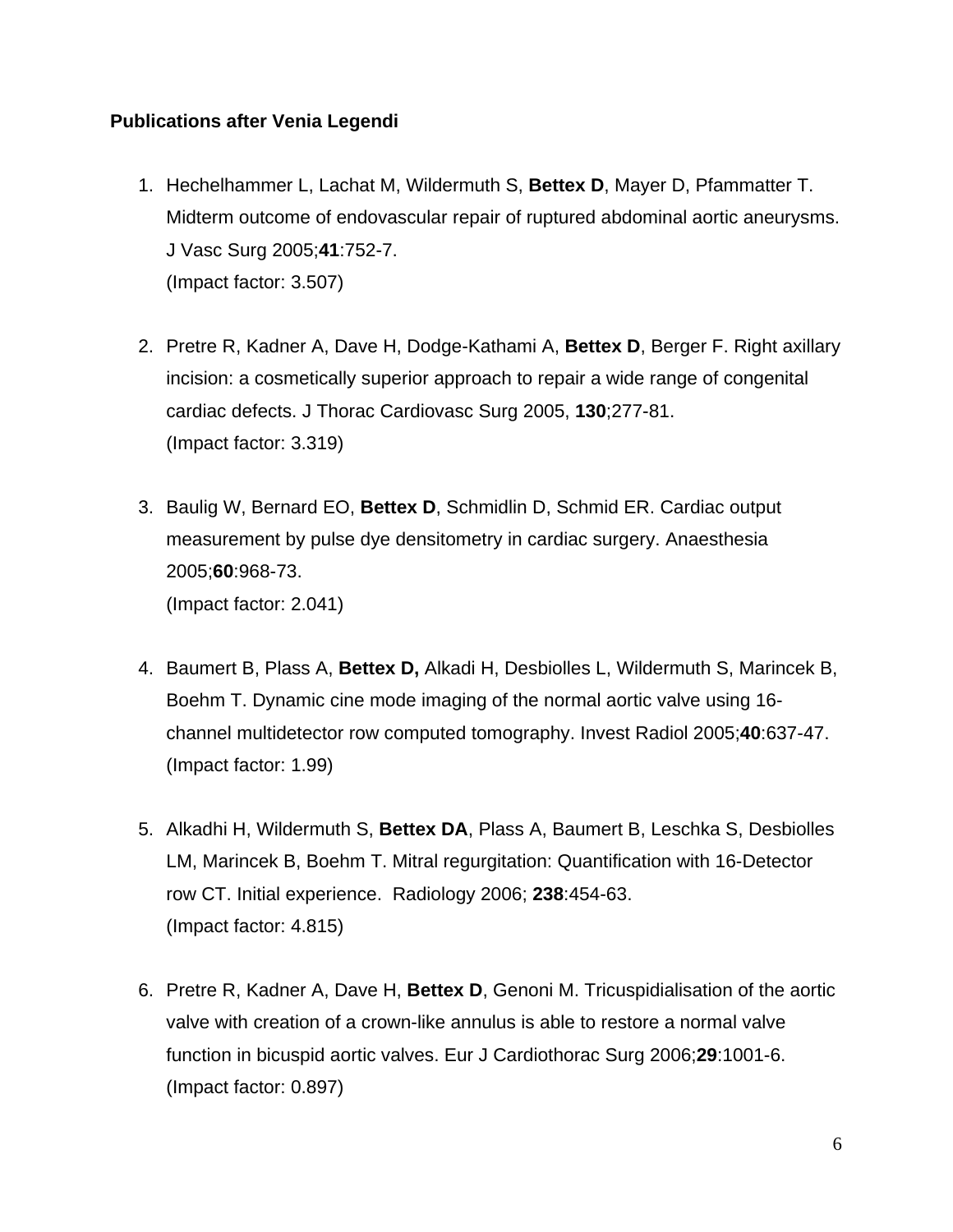- 7. Alkadhi H, Wildermuth S, Plass A, **Bettex D**, Baumert B, Leschka S, Desbiolles LM, Marincek B, Boehm T. Aortic stenosis: comparative evaluation of 16 dectector row CT and echocardiography. Radiology 2006;**240**:47-55. (Impact Factor: 4.815)
- 8. Kadner A, Dodge-Khatami A, Dave H, Knirsch W, **Bettex D,** Pretre R. Closure of restrictive ventricular septal defects through a right axillary thoracotomy. Heart Surg Forum 2006; **9**:E836-9. (Impact Factor 0.63)
- 9. Dodge-Khatami A, Knirsch W, Tomaske M, Pretre R, **Bettex D,** Rousson V, Bauersfeld U. Spontaneous closure of small residual ventricular septal defects after surgical repair. Ann Thorac Surg 2007;**83**:902-5. (Impact factor: 2.022)
- 10.Knirsch W, Kretschmar O, Tomaske M, Stutz K, Nagdyman N, Balmer C, Schmitz A, **Bettex D**, Berger F, Bauersfeld U, Weiss M. Cardiac output measurement in children: comparison of the Ultrasound Cardiac Output Monitor with thermodilution cardiac output measurement. Intensive Care Med 2008;**34**:1060-4. (Impact factor: 2.420)
- 11.Dave HH, Comber M, Solinger T, **Bettex D**, Dodge-Kathami A, Prêtre R. Midterm results of right axillary incision for the repair of a wide range of congenital cardiac defects. Eur J Cardiothorac Surg 2009;**35:**864-9. (Impact factor: 1.134)
- 12.Baulig W, Spielmann N, Zaiter H, Lijovic T, **Bettex D**, Bürki C, Weiss M. In-vitro evaluation of the PediaSat continuous central venous oxygenation monitoring system. Eur J Anaesthesiol. 2010 March;**27**(3):289-94. (Impact factor: 0.849)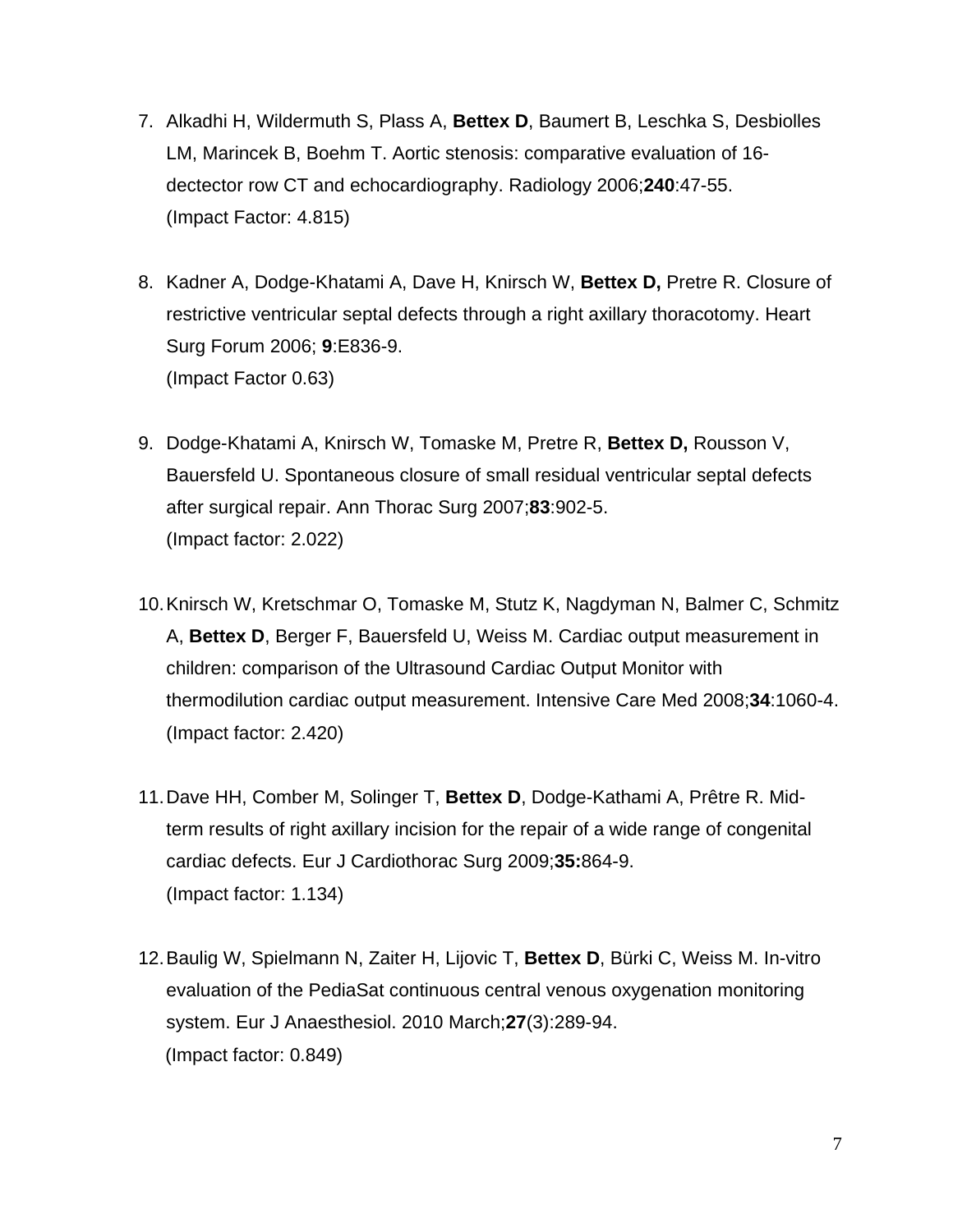- 13.Baulig W, **Bettex D**, Bürki C, Schmitz A, Spielmann N, Woitzek K, Weiss M. The PediaSat continuous central SvO2 monitoring system does not reliably indicate state or course of central venous oxygenation. Eur J Anaesthesiol. 2010 Aug;**27**:720-5. (Impact factor: 0.849)
- 14[.Dave H,](http://www.ncbi.nlm.nih.gov/pubmed?term=%22Dave%20H%22%5BAuthor%5D) [Mueggler O,](http://www.ncbi.nlm.nih.gov/pubmed?term=%22Mueggler%20O%22%5BAuthor%5D) [Comber M,](http://www.ncbi.nlm.nih.gov/pubmed?term=%22Comber%20M%22%5BAuthor%5D) [Enodien B,](http://www.ncbi.nlm.nih.gov/pubmed?term=%22Enodien%20B%22%5BAuthor%5D) [Nikolaou G,](http://www.ncbi.nlm.nih.gov/pubmed?term=%22Nikolaou%20G%22%5BAuthor%5D) [Bauersfeld U,](http://www.ncbi.nlm.nih.gov/pubmed?term=%22Bauersfeld%20U%22%5BAuthor%5D) [Jenni R,](http://www.ncbi.nlm.nih.gov/pubmed?term=%22Jenni%20R%22%5BAuthor%5D) **[Bettex D](http://www.ncbi.nlm.nih.gov/pubmed?term=%22Bettex%20D%22%5BAuthor%5D).** [Prêtre R.](http://www.ncbi.nlm.nih.gov/pubmed?term=%22Pr%C3%AAtre%20R%22%5BAuthor%5D) Risk factor analysis of 170 single-institutional contegra implantations in pulmonary position. Ann Thorac Surg, 2011 Jan;91(1):195-202. (Impact factor: 2.022)
- 15[.Ulmer FF,](http://www.ncbi.nlm.nih.gov/pubmed?term=%22Ulmer%20FF%22%5BAuthor%5D) [Baulig W,](http://www.ncbi.nlm.nih.gov/pubmed?term=%22Baulig%20W%22%5BAuthor%5D) **[Béttex D](http://www.ncbi.nlm.nih.gov/pubmed?term=%22B%C3%A9ttex%20D%22%5BAuthor%5D)**, [Spielmann N,](http://www.ncbi.nlm.nih.gov/pubmed?term=%22Spielmann%20N%22%5BAuthor%5D) [Bürki C,](http://www.ncbi.nlm.nih.gov/pubmed?term=%22B%C3%BCrki%20C%22%5BAuthor%5D) [Weiss M.](http://www.ncbi.nlm.nih.gov/pubmed?term=%22Weiss%20M%22%5BAuthor%5D) Measurement of Activated Coagulation Time in Children: Evaluation of the Blood-Saving Kaolin i-STAT Activated Coagulation Time Technique in Pediatric Cardiac Anesthesia. J Cardiothorac Vasc Anesth 2011 Jun;25(3):395-401. (Impact factor: 0.81)
- 16.Stähli BE, Bünzli R, Grünenfelder J, Bühler I, Felix C, **Bettex D**, Biaggi P, Tanner FC, Nguyen-Kim DL, Plass A, Ge H, Falk V, Lüscher TF, Corti R, Maier W, Altwegg LA. [Transcatheter aortic valve implantation \(TAVI\) outcome according to](http://www.ncbi.nlm.nih.gov/pubmed/21828390)  [standardized endpoint definitions by the valve academic research consortium](http://www.ncbi.nlm.nih.gov/pubmed/21828390)  [\(VARC\).](http://www.ncbi.nlm.nih.gov/pubmed/21828390) J Invasive Cardiol. 2011 Aug;23(8):307-12. (Impact factor: 0.259)
- 17.Gaemperli O, Moccetti M, Surder D, Biaggi P, Hurlimann D, Kretschmar O, Buehler I, **Bettex D**, Felix C, Luscher TF, Falk V, Gruenenfelder J, Corti R. Acute haemodynamic changes after percutaneous mitral valve repair: relation to midterm outcomes. Heart. 2012; 98(2):126-32. (Impact factor: 1.784)
- 18.Reser D, Rodriguez Cetina Biefer H, Plass A, Ruef C, Seifert B, **Bettex D**, Biaggi P, Falk V, Salzberg SP. [Incidence of sternal wound infection after reexploration in](http://www.ncbi.nlm.nih.gov/pubmed/22959563)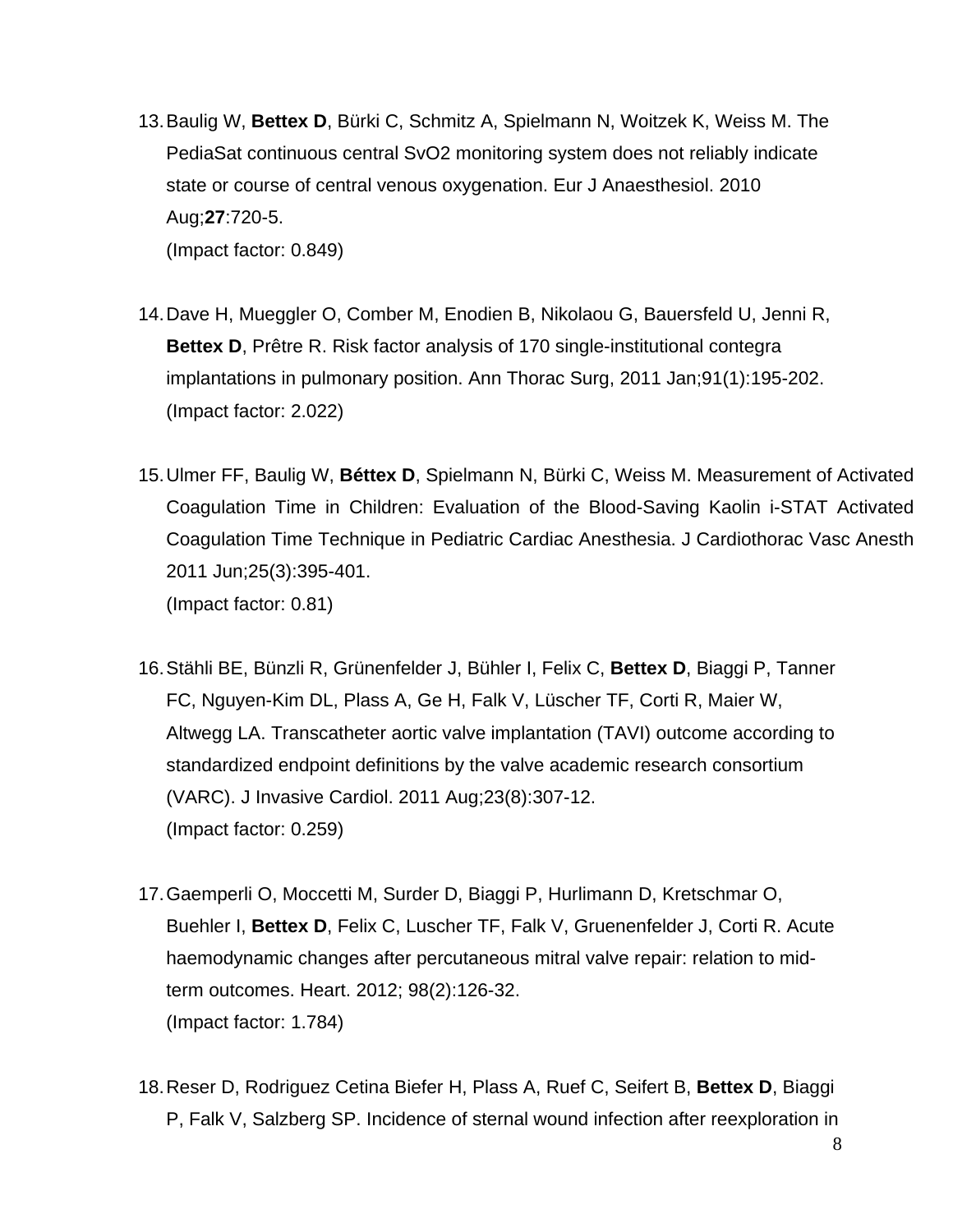[the intensive care unit and the use of local gentamycin.](http://www.ncbi.nlm.nih.gov/pubmed/22959563) Ann Thorac Surg. 2012 Dec;94(6):2033-7. (Impact factor: 3.741)

- 19.Sündermann SH, Gessat M, Cesarovic N, Frauenfelder T, Biaggi P, **Bettex D**, Falk V, Jacobs S. [Implantation of personalized, biocompatible mitral annuloplasty](http://www.ncbi.nlm.nih.gov/pubmed/23287589)  [rings: feasibility study in an animal model.](http://www.ncbi.nlm.nih.gov/pubmed/23287589) Interact Cardiovasc Thorac Surg. 2013 Apr;16(4):417-22. (Impact Factor:1.112)
- 20.Emmert MY, Wolint P, Winklhofer S, Stolzmann P, Cesarovic N, Fleischmann T, Nguyen TD, Frauenfelder T, Böni R, Scherman J, **Bettex D**, Grünenfelder J, Schwartlander R, Vogel V, Gyöngyösi M, Alkadhi H, Falk V, Hoerstrup SP. [Transcatheter based electromechanical mapping guided intramyocardial](http://www.ncbi.nlm.nih.gov/pubmed/23332174)  [transplantation and in vivo tracking of human stem cell based three dimensional](http://www.ncbi.nlm.nih.gov/pubmed/23332174)  [microtissues in the porcine heart.](http://www.ncbi.nlm.nih.gov/pubmed/23332174) Biomaterials. 2013 Mar;34(10):2428-41. (Impact Factor:8.496)
- 21.Sürder D, Pedrazzini G, Gaemperli O, Biaggi P, Felix C, Rufibach K, Maur CA, Jeger R, Buser P, Kaufmann BA, Moccetti M, Hürlimann D, Bühler I, **Bettex D**, Scherman J, Pasotti E, Faletra FF, Zuber M, Moccetti T, Lüscher TF, Erne P, Grünenfelder J, Corti R. [Predictors for efficacy of percutaneous mitral valve repair](http://www.ncbi.nlm.nih.gov/pubmed/23343688)  [using the MitraClip system: the results of the MitraSwiss registry.](http://www.ncbi.nlm.nih.gov/pubmed/23343688) Heart. 2013 Jul;99(14):1034-40. (Impact Factor: 5.014)
- 22.Gaemperli O, Biaggi P, Gugelmann R, Osranek M, Schreuder JJ, Bühler I, Sürder D, Lüscher TF, Felix C, **Bettex D**, Grünenfelder J, Corti R. [Real-time left](http://www.ncbi.nlm.nih.gov/pubmed/23378298)  [ventricular pressure-volume loops during percutaneous mitral valve repair with](http://www.ncbi.nlm.nih.gov/pubmed/23378298)  [the MitraClip system.](http://www.ncbi.nlm.nih.gov/pubmed/23378298) Circulation. 2013 Mar 5;127(9):1018-27. (Impact Factor:15.202)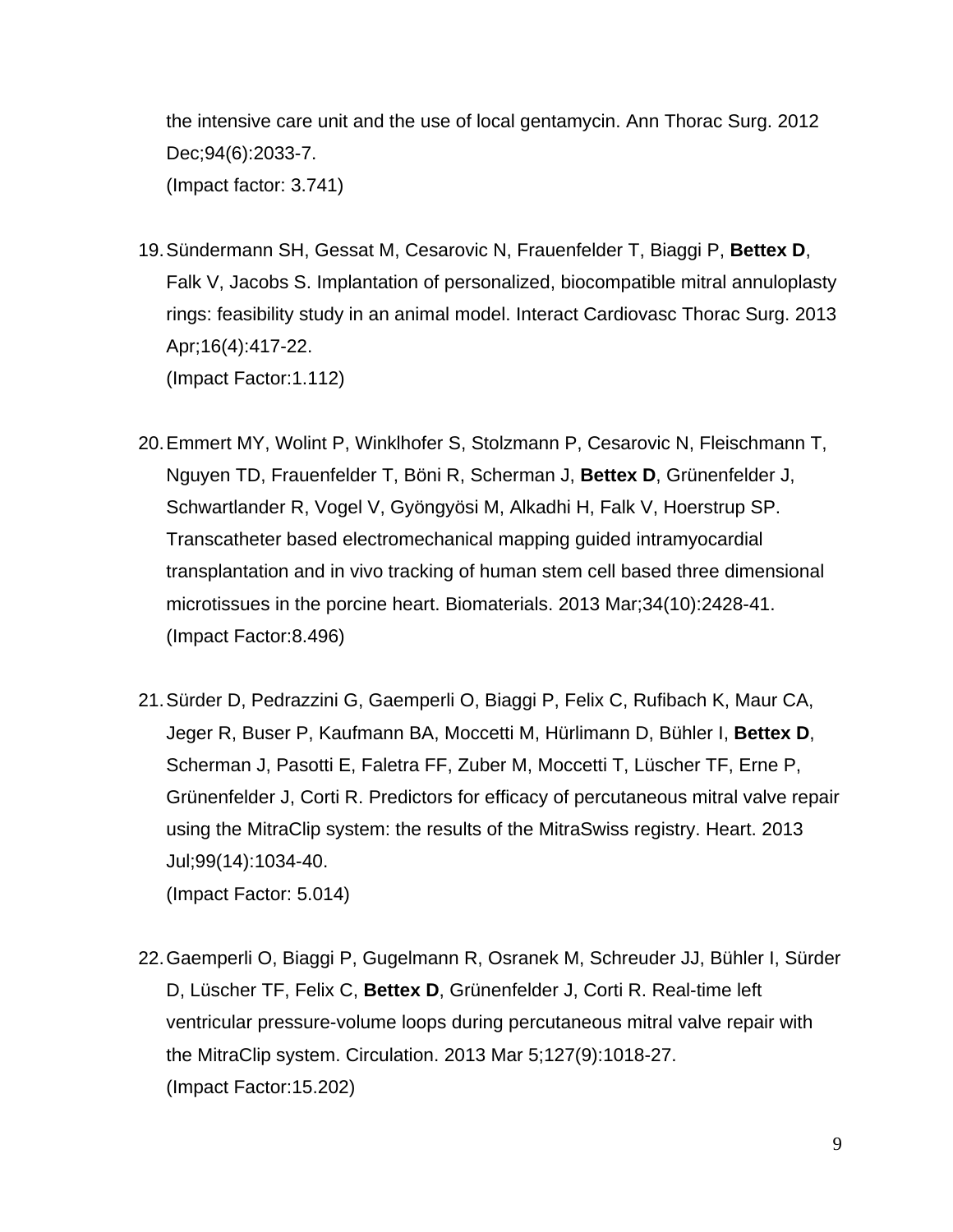- 23.Starck CT, **Bettex D**, Felix C, Reser D, Dreizler T, Hasenclever P, Falk V. Initial results of an optimized perfusion system. Perfusion. 2013 Jul;28(4):292-7. (Impact Factor:0.940)
- 24.Lachat ML, Pecoraro F, Mayer D, Guillet C, Glenck M, Rancic Z, Schmidt CA, Puippe G, Veith FJ, Bleyn J, **Bettex D**. [Outpatient endovascular aortic aneurysm](http://www.ncbi.nlm.nih.gov/pubmed/24045449)  [repair: experience in 100 consecutive patients.](http://www.ncbi.nlm.nih.gov/pubmed/24045449) Ann Surg. 2013 Nov;258(5):754-8; discussion 758-9. (Impact Factor: 6.329)
- 25.Lachat M, Veith FJ, Pfammatter T, Glenck M, **Bettex D**, Mayer D, Rancic Z, Gloekler S, Pecoraro F. [Chimney and periscope grafts observed over 2 years](http://www.ncbi.nlm.nih.gov/pubmed/24093310)  [after their use to revascularize 169 renovisceral branches in 77 patients with](http://www.ncbi.nlm.nih.gov/pubmed/24093310)  [complex aortic aneurysms.](http://www.ncbi.nlm.nih.gov/pubmed/24093310) J Endovasc Ther. 2013 Oct;20(5):597-605. (Impact Factor: 2.699)
- 26.Sündermann SH, Biaggi P, Grünenfelder J, Gessat M, Felix C, **Bettex D**, Falk V, Corti R. [Safety and feasibility of novel technology fusing echocardiography and](http://www.ncbi.nlm.nih.gov/pubmed/24103772)  [fluoroscopy images during MitraClip interventions.](http://www.ncbi.nlm.nih.gov/pubmed/24103772) EuroIntervention. 2013 Oct 10. (Epub ahead of print) (Impact Factor: 3.173)
- 27.Biaggi P, Felix C, Gruner C, Herzog BA, Hohlfeld S, Gaemperli O, Stähli BE, Paul M, Held L, Tanner FC, Grünenfelder J, Corti R, **Bettex D**. [Assessment of mitral](http://www.ncbi.nlm.nih.gov/pubmed/24134955)  [valve area during percutaneous mitral valve repair using the MitraClip](http://www.ncbi.nlm.nih.gov/pubmed/24134955) system: [comparison of different echocardiographic methods.](http://www.ncbi.nlm.nih.gov/pubmed/24134955) Circ Cardiovasc Imaging. 2013 Nov;6(6):1032-40. (Impact Factor: 5.795 )
- 28.Corti R, Biaggi P, Gaemperli O, Bühler I, Felix C, **Bettex D**, Kretschmar O, Falk V, Grünenfelder J. [Integrated x-ray and echocardiography imaging for structural](http://www.ncbi.nlm.nih.gov/pubmed/24280159)  [heart interventions.](http://www.ncbi.nlm.nih.gov/pubmed/24280159) EuroIntervention. 2013 Nov 22;9(7):863-9.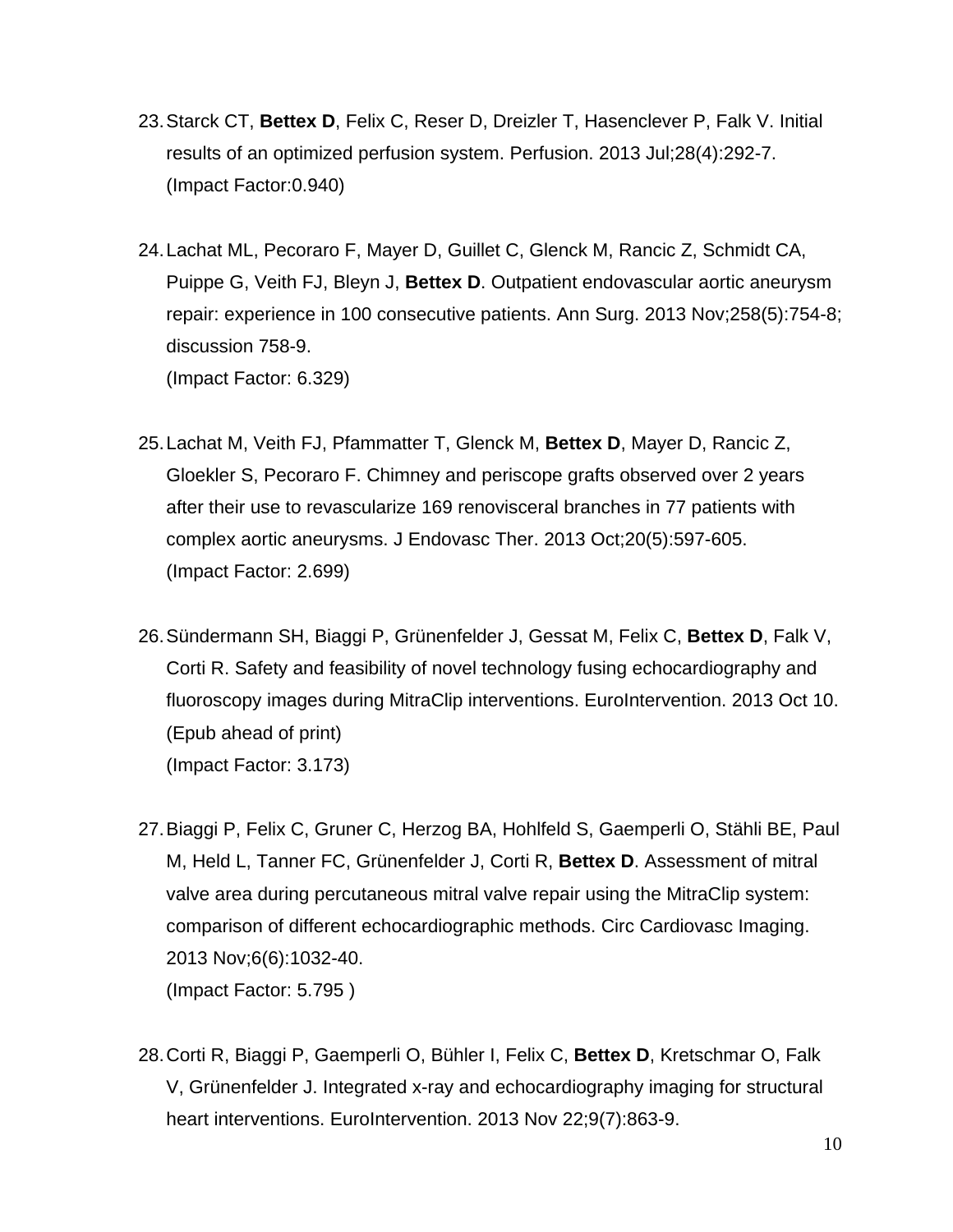(Impact Factor: 3.173)

- 29.Emmert MY, Puippe G, Baumüller S, Alkadhi H, Landmesser U, Plass A, **Bettex D**, Scherman J, Grünenfelder J, Genoni M, Falk V, Salzberg SP. Safe, effective and durable epicardial left atrial appendage clip occlusion in patients with atrial fibrillation undergoing cardiac surgery: first long-term results from a prospective device trial. Eur J Cardiothorac Surg. 2014 Jan;45(1):126-31. (Impact Factor:2.674)
- 30.Emmert MY, Weber B, Behr L, Sammut S, Frauenfelder T, Wolint P, Scherman J, **Bettex D**, Grünenfelder J, Falk V, Hoerstrup SP. Transcatheter aortic valve implantation using anatomically oriented, marrow stromal cell-based, stented, tissue-engineered heart valves: technical considerations and implications for translational cell-based heart valve concepts. Eur J Cardiothorac Surg. 2014 Jan; 45(1):61-8.

(Impact Factor:2.674)

- 31.Chaykovska L, Blohmé L, Mayer D, Gloekler S, Rancic Z, Tunesi R, Veith F, Lachat M, **Bettex D**. Paraincisional subcutaneous infusion of ropivacaine after open abdominal vascular surgery shows significant advantages. Ann Vasc Surg 2014;28(4):837-44. (Impact factor: 1.082)
- 32.Gruner C, Herzog B, **Bettex D**, Felix C, Datta S, Greutmann M, Gaemperli O, Müggler SA, Tanner FC, Gruenenfelder J, Corti R, Biaggi P. Quantification of Mitral Regurgitation by Real Time Three-Dimensional Color Doppler Flow Echocardiography Pre- and Post-Percutaneous Mitral Valve Repair. Echocardiography. 2014 Oct 18. (Epub ahead of print) (Impact Factor: 1.254)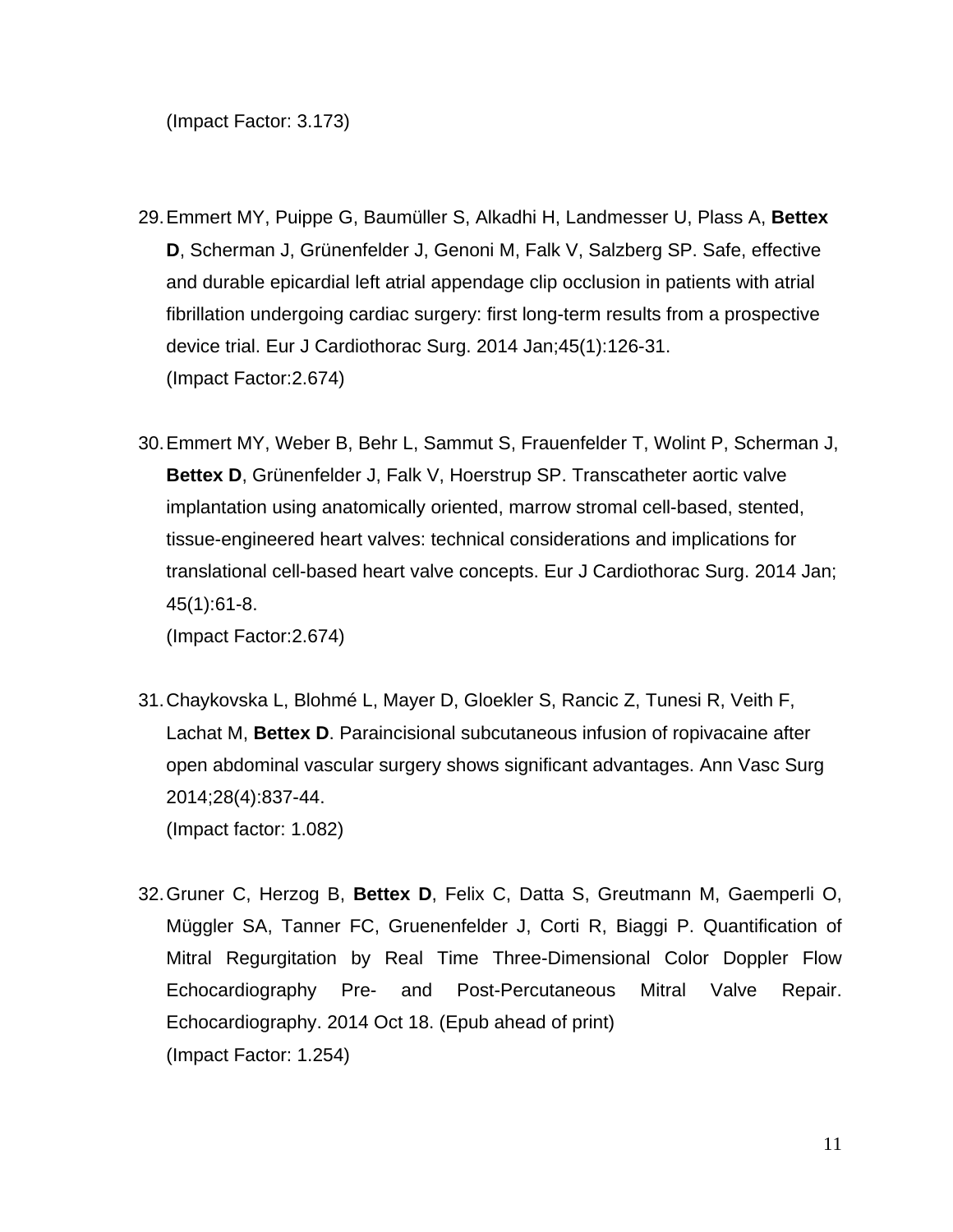- 33.Rudiger A, Breitenstein A, Arrigo M, Salzberg SP, **Bettex D**. Suitability, efficacy, and safety of vernakalant for new onset atrial fibrillation in critically ill patients. Crit Care Res Pract. 2014 May 12. (Epub ahead of print)
- 34.**Bettex DA**, Wanner PM, Bosshart M, Balmer Ch, Knirsch W, Dave H, Dillier C, Bürki Ch, Hug M, Seifert B, Spahn DR, Beck-Schimmer B. Role of sevoflurane in organ protection during cardiac surgery in children: a randomized controlled trial. Interactive CardioVascular and Thoracic Surgery 2014; in press. (Impact Factor: 1.109)
- 35.Holubec T, Caliskan E, Sündermann SH, Starck CT, Plass A, **Bettex D**, Falk V, Maisano F. The Use of Extracellular Matrix Patches in Cardiac Surgery. J Card Surg 2014 Dec 23 (Epub ahead of print) (Impact Factor: 0.888)

#### **Reviews and Guidelines**

- 36.Chassot PG, **Bettex D.** Anesthesia and adult congenital disease. J Cardiothorac Vasc Anesth 2006;**20**:414-37. (Impact factor: 0.772)
- 37.Feneck R, Kneeshaw J, Fox K, **Bettex D**, Erb J, Flaschkampf F, Guarracino F, Ranucci M, Seeberger M, Sloth E, Tschernich H, Wouters P, Zamorano J; European Association of Cardiothoracic Anaesthesiologists (EACTA) and the European Association of Echocardiography (EAE). Recommendations for reporting perioperative transoesophageal echo studies. Eur J Echocardiogr. 2010 Jun;**11**:387-93. (Impact factor: 1.476)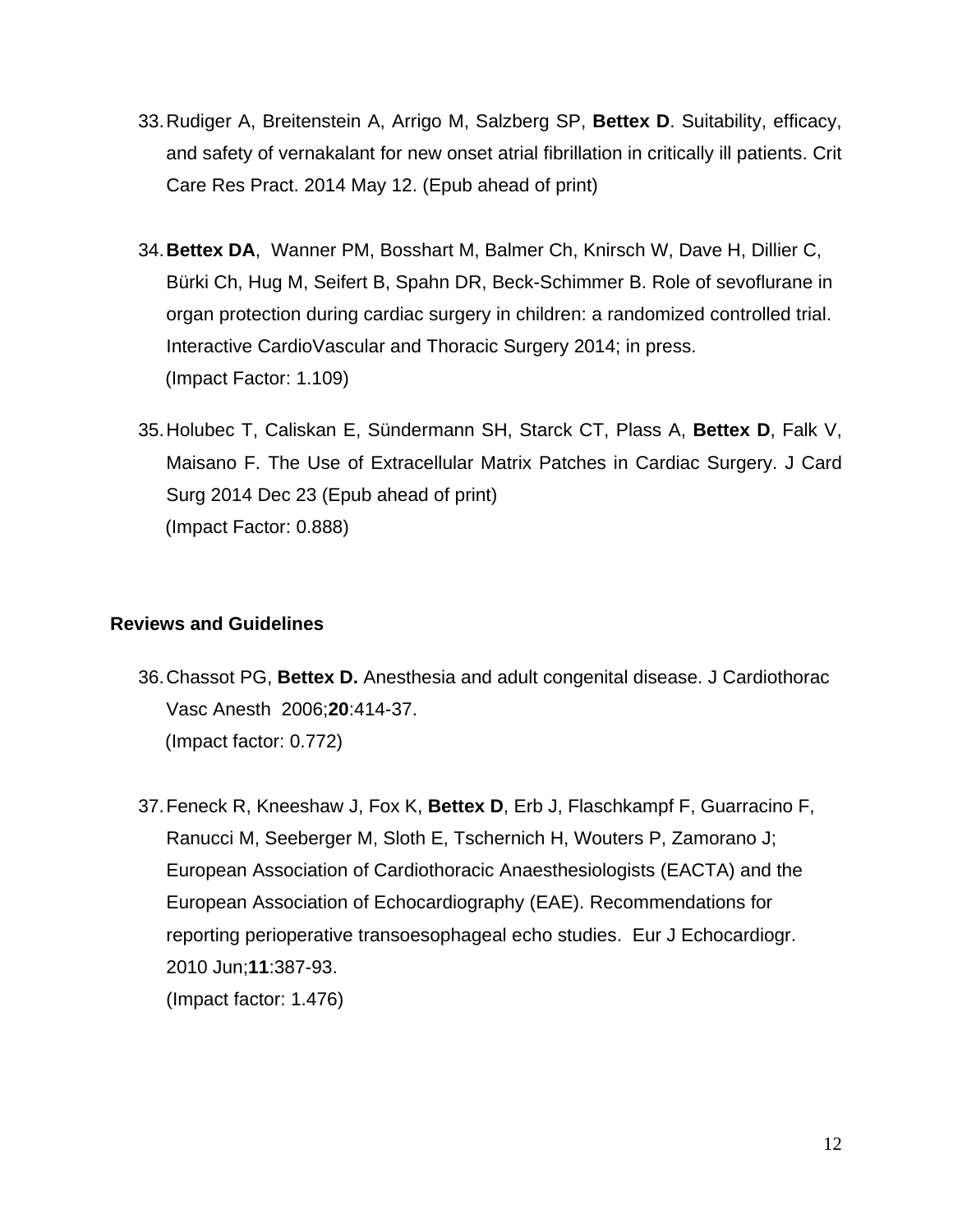- 38.Biaggi P, Felix Ch, Greutmann M, Hürlimann D, **Bettex D**, Tanner FC. Dreidimensionale Echokardiographie zur Beurteilung der Mitralklappe. Cardiovasc Medizin 2011; 14(1):4-12.
- 39.**Bettex DA**, Felix C, Lachat M. New techniques in endovascular surgery: challenges for the anesthesiologist? Anaesth Int. 2012;6(1):28-33.
- 40[.Rudiger](http://www.zora.uzh.ch/view/authors_for_linking_in_citation/Rudiger=3AAlain=3A=3A.html) A, [Breitenstein](http://www.zora.uzh.ch/view/authors_for_linking_in_citation/Breitenstein=3AAlexander=3A=3A.html) A, [Bosshart](http://www.zora.uzh.ch/view/authors_for_linking_in_citation/Bosshart=3AMarco=3A=3A.html) M, **Bettex D**. [Die akute](http://www.zora.uzh.ch/69578/)  [Rechtsherzinsuffizienz. Teil 1: Mechanismen und Diagnostik.](http://www.zora.uzh.ch/69578/) Swiss Medical Forum = Schweizerisches Medizin-Forum. 2012;12(17):347-351.
- 41[.Rudiger](http://www.zora.uzh.ch/view/authors_for_linking_in_citation/Rudiger=3AAlain=3A=3A.html) A, [Bosshart](http://www.zora.uzh.ch/view/authors_for_linking_in_citation/Bosshart=3AMarco=3A=3A.html) M, [Breitenstein](http://www.zora.uzh.ch/view/authors_for_linking_in_citation/Breitenstein=3AAlexander=3A=3A.html) A, **[Bettex](http://www.zora.uzh.ch/view/authors_for_linking_in_citation/Bettex=3ADominique=3A=3A.html) D**. [Die akute](http://www.zora.uzh.ch/69581/)  [Rechtsherzinsuffizienz. Teil 2: Therapie.](http://www.zora.uzh.ch/69581/) Swiss Medical Forum = Schweizerisches Medizin-Forum. 2012;12(18):364-368.
- 42.**Bettex D**, Bosshart M, Chassot PG, Rudiger A. Die intensivmedizinische Behandlung von Erwachsenen mit angeborenen Herzfehlern. Medizinische Klinik - Intensivmedizin und Notfallmedizin. 2013 Oct;108(7):561-8. (Impact Factor: 0.410 )
- 43.Arrigo M, **Bettex D**, Rudiger A. Management of Atrial Fibrillation in Critically Ill Patients. Critical Care Research and Practice 2014 Jan 16. (Epub ahead of print)
- 44.**Bettex DA**, Prêtre R, Chassot PG. Is our heart a well-designed pump? The heart along animal evolution. Eur Heart J. 2014 Sep 7;35(34):2322-32. (Impact Factor: 14.723)

#### **Case reports**

45.Stolzmann P, Scheffel H, **Bettex D,** Karlo C, Frauenfelder T, Pretre R, Marincek B, Alkadhi H. Subvalvular aortic stenosis:comprehensive cardiac evaluation with dual-source computed tomography. J Thorac Cardiovasc Surg 2007;**134**:240-41.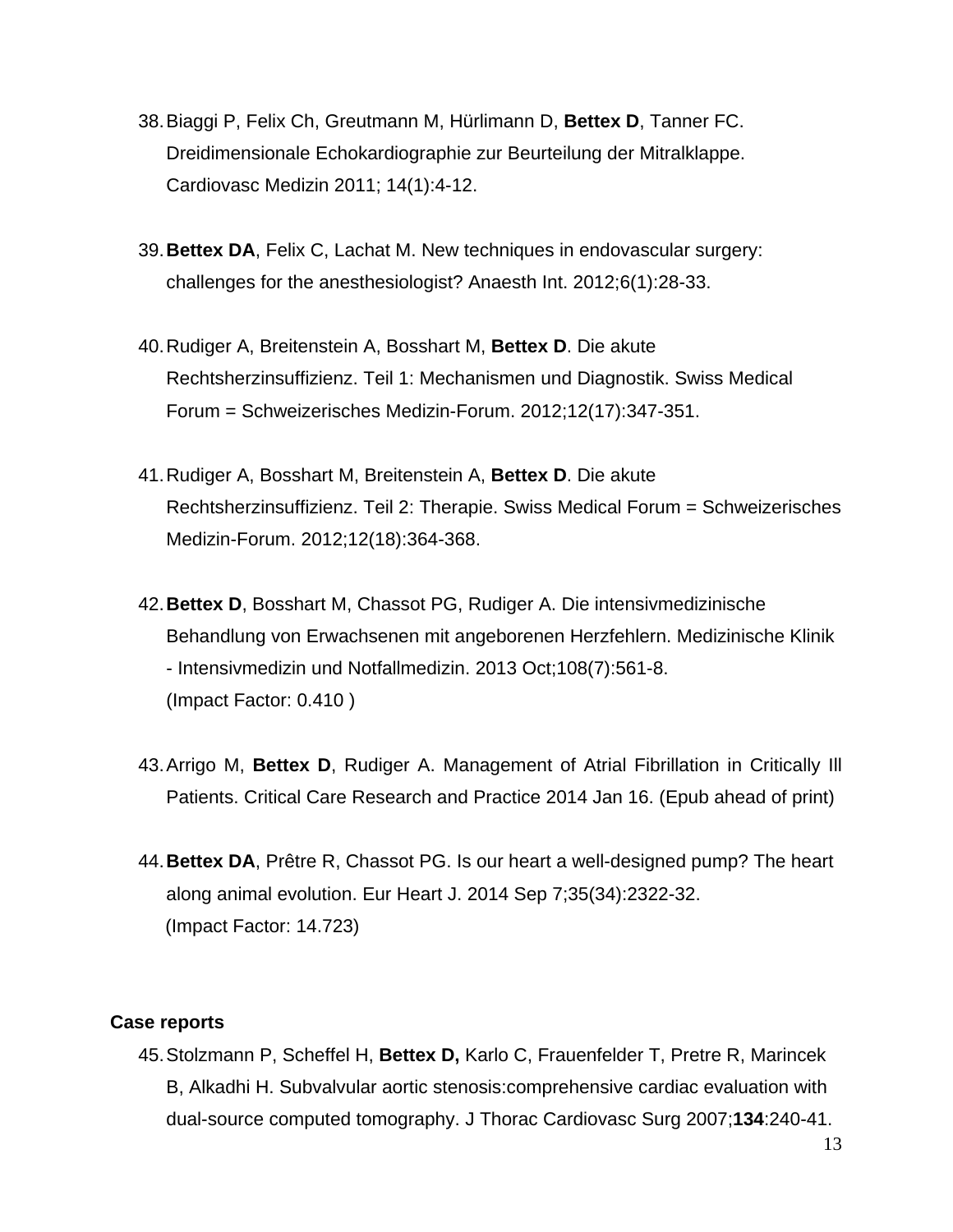(Impact factor: 2.986)

- 46.Prêtre R, Häussler A, **Bettex D**, Genoni M. Right-sided univentricular cardiac assistance in a failing Fontan circulation. Ann Thorac Surg 2008;**86:**1018-20. (Impact factor: 2.022)
- 47[.Emmert MY,](http://www.ncbi.nlm.nih.gov/pubmed?term=%22Emmert%20MY%22%5BAuthor%5D) [Pretre R,](http://www.ncbi.nlm.nih.gov/pubmed?term=%22Pretre%20R%22%5BAuthor%5D) [Suendermann S,](http://www.ncbi.nlm.nih.gov/pubmed?term=%22Suendermann%20S%22%5BAuthor%5D) [Weber B](http://www.ncbi.nlm.nih.gov/pubmed?term=%22Weber%20B%22%5BAuthor%5D)**, [Bettex DA](http://www.ncbi.nlm.nih.gov/pubmed?term=%22Bettex%20DA%22%5BAuthor%5D)**, [Hoerstrup SP,](http://www.ncbi.nlm.nih.gov/pubmed?term=%22Hoerstrup%20SP%22%5BAuthor%5D) [Falk V.](http://www.ncbi.nlm.nih.gov/pubmed?term=%22Falk%20V%22%5BAuthor%5D) Severe traumatic tricuspid insufficiency detected 10 years after blunt chest trauma. Clin Res Cardiol. 2011 Feb;100(2):177-9. (Impact factor: 3.667)
- 48.Stein P, Bosshart M, Brand B, Schlicker A, Spahn DR, Bettex D. Dabigatran anticoagulation and Stanford Type A aortic dissection: lethal coincidence. Acta Anaesthesiol Scand 2014 May;58(5):630-7 (Impact factor: 2.355)
- 49.Maisano F, Reser D, Pavicevic J, Nietlispach F, Gämperli O, Schmid M, **Bettex D**, Falk V. Successful first-in-man Melody transcatheter valve implant in a dehisced mitral annuloplasty ring transapical valve-in-ring implant. Eurointervention 2014 Dec 22 (EPub ahead of print) (Impact factor : 3.758)

# **Book Chapters**

1. **Bettex DA**, Chassot PG, Rhomberg P. Physikalische Grundlagen der Echokardiographie. In: Seeberger MD, Zerkowski HR, eds. Die Echokardiographie im perioperativen und intensivmedizinischen Bereich. Steinkopff Verlag, Darmstadt, 2006, pp1-25.